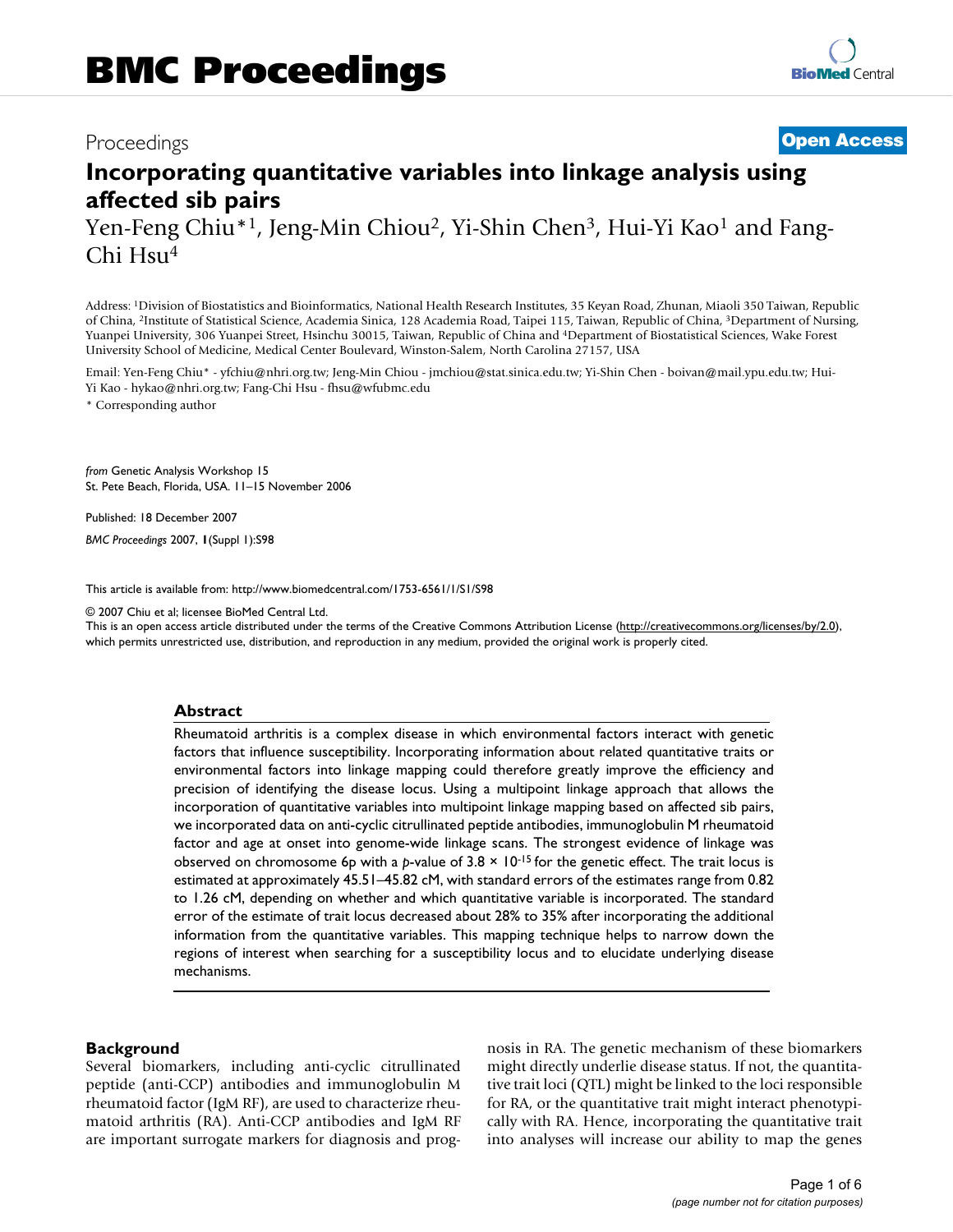that predispose to RA [1]. In addition, age at onset is associated with an increased risk of RA [2,3]. Therefore, we also incorporated age of onset into our analysis to increase the power of localizing disease locus.

Recently, Liang et al. [4] proposed a robust multipoint linkage analysis approach using affected sib pairs, which provides an estimate of the genetic effect and the location of the disease locus  $\tau$ , along with sampling uncertainty to help investigators to narrow down chromosomal regions putatively harboring disease locus. The genetic effect is denoted by "*C*", and the value, (1 + *C*)/2, characterizes the probability of an affected sib pair sharing the same allele at  $\tau$  from the parent. Chiou et al. [5] extended this method to estimate *C* nonparametrically by incorporating the information from either a quantitative trait or covariate, aiming to estimate  $\tau$  more efficiently. Hence, in the present study, we incorporate information from several quantitative variables associated with RA, including anti-CCP, IgM RF, and age at onset, into our linkage mapping to enhance the efficiency of identifying the locus responsible for RA.

#### **Methods** *Materials*

Data from a total of 1096 affected sib pairs from 757 multiplex families in the North American Arthritis Consortium study (NARAC) were included. Only 615 or 627 sib pairs (depending on the chromosomal regions) had genotype information, and thus these were used for our analysis. The NARAC multiplex families contain 8017 individuals, about 90.6% of whom are Caucasian, the rest are Hispanic (5.42%), African-American (2.92%), Native American (0.57%), and Asian (0.51%). When we performed the analyses using the subset of Caucasians and the whole data set, the results were quite similar; hence, we report only the results from whole data set here.

A total of 375 microsatellite markers were used in the analyses. The genotype data for 12 affected sib pairs on chromosomes 1 to 11, 13 to 16, and 19 to 22 were missing; therefore, 615 affected sib pairs were available for those chromosomes and 627 affected sib pairs were available for chromosomes 12, 17, and 18. Due to the missingness of the incorporated quantitative variables, the total number of affected sib pairs being included in the analysis varied from 588 to 622, depending on the quantitative variable and on the genotype data on the chromosomal regions.

## *Linkage approaches*

The GeneHunter program was used to calculate identity by descent (IBD) sharing of affected sib pairs. The Gene-Finder program was used to perform the linkage mapping with estimates of *C* and <sup>τ</sup> based on the phenotype of disease status only. It provides estimates of  $\tau$  and its 95% confidence interval as well as the *p*-value of testing whether  $C = 0$  (namely, if the linkage is present). A Fortran program developed by Chiou et al. [5] was applied to estimate <sup>τ</sup> and its 95% confidence interval where *C* was a non-linear function of the quantitative variable and was estimated nonparametrically. *C* as a function of a quantitative covariate was estimated by  $\hat{\beta}_0$  such that  $\hat{\beta} = (\hat{\beta}_0, \hat{\beta}_1)$  was the minimizer of the following kernel weighted least squares function with respect to , where  $S_i^*(\tilde{\tau})$  was the imputed IBD sharing at  $(\tilde{\tau})$ , an  $\beta = (\beta_0, \beta_1), \sum_{i} [S_i^*(\tilde{\tau}) - 1] - \beta_0 - \beta_1 (g_{i1} - g_1)]^2 K_2 (H^{-1}(g_1 (\beta_0, \beta_1)$ ,  $\sum_{i=1}^{n} [(S_i^*(\tilde{\tau})-1) - \beta_0 - \beta_1 (g_{i1} - g_1)]^2 K_2 (H^{-1}(g_1 - g_{i1}))$  $\sum_{i=1}^{n}[(S_i^*(\tilde{\tau})-1)-\beta_0-\beta_1(g_{i1}-g_1)]^2K_2(H^{-1}(g_1-g_{i1}))$ 

estimate of  $\tau$ ,  $g_{i1} = g_1(x_{i1}, x_{i2}) = (x_{i1} + x_{i2})/2$ ,  $(x_{i1}, x_{i2})$  were the values of the quantitative variable for the *i*th affected sib pair.  $K_2$  was a kernel function, and  $H$  was a non-singular square bandwidth matrix.

Because this method is an extension to the approach proposed by Liang et al. [4], it is also a robust approach in that no assumption about the genetic mechanism is required other than that the region contains no more than one susceptibility locus for the qualitative trait. No assumption about the underlying genetic mechanism of an incorporated quantitative trait is required.

We compared the results from incorporating the quantitative variable with those obtained from the GeneFinder search to evaluate the efficiency gained by the additional information from a given quantitative variable.

## **Results**

We plotted the average estimated IBD sharing from affected sib pairs along the autosomal chromosome regions, as demonstrated in Figure 1. The peak on chromosome 6 was distinguishable from the others. The GeneFinder search results showed that the disease locus  $(\tau)$ was estimated to be at 45.87 cM, with a 95% confidence interval of [43.39, 48.34] on chromosome 6 (Table 1). C is estimated to be 0.22 with a standard error of 0.028 (*p*value =  $3.80 \times 10^{-15}$ ). Hence, the probability of an affected sib pair sharing the same allele from a parent is estimated to be 0.61 at  $\tau$ . Other regions showing evidence of linkage included the region at around 91.6 cM on chromosome 5 (*p* = 0.04), 7.09 cM on chromosome 8 (*p* = 0.0027), 40.11 cM on chromosome 9 (*p* = 0.02), 84.21 cM on chromosome 10 (*p* = 0.047), 49.83 cM on chromosome 16, and 70.22 cM on chromosome 18 (*p* = 0.043) (Table 1).

By incorporating anti-CCP into the linkage mapping (Table 2),  $\tau$  was estimated to be 45.51 cM on chromo-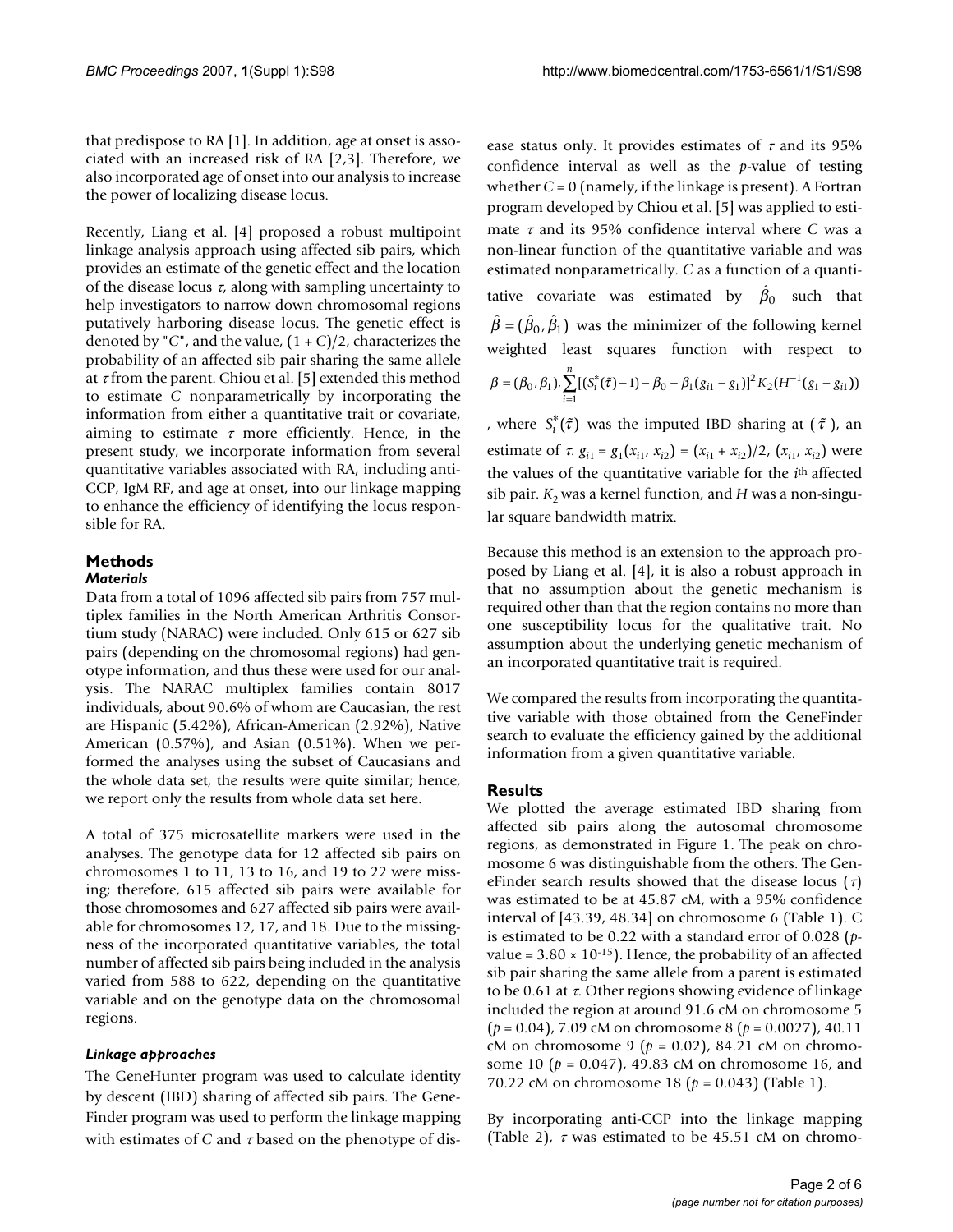#### Autosomal-wide IBD Sharing



some 6. The standard error decreased from 1.26 to 0.82; thus, the corresponding 95% confidence interval decreased by 1.73 cM. Similarly, by incorporating IgM RF (Table 3) or age at onset (Table 4), the estimates of the disease locus were located at the same region. The corresponding 95% confidence intervals decreased 1.39 cM for RF IgM and 1.59 cM for age at onset. In addition, after incorporating anti-CCP, IgM RF, or age at onset, the standard errors for the estimates of  $\tau$  reduced by roughly 34 to 77% on chromosomes 9, 10, and 18, respectively. The numbers of affected sib pairs with anti-CCP, IgM RF, and age at onset available were 588, 611, and 605, respectively, on chromosomes 1 to 11, 13 to 16, and 19 to 22; and were 600, 622, and 617, respectively, on chromosomes 12, 17, and 18, less than the numbers of affected sib pairs of 615 and 627 on these two sets of chromosomal regions, respectively, due to the presence of missing quantitative variables. The reduction of standard errors for the estimates of  $\tau$  when incorporating these quantitative variables were in fact computed based on fewer sib pairs.

#### **Conclusion**

The diagnosis of RA is generally based on the presence and titer of specific autoantibodies (IgM RF and anti-CCP); joint involvement, according to the joint alignment and motion (JAM) score; the presence and extent of erosive disease on hand/wrist radiographs; functional status according to the health assessment questionnaires (HAQ) scores, age and calendar year of RA onset; the presence of nodules or other extra-articular manifestations; and the presence of other autoimmune diseases [3]. Hence, searching for the disease susceptibility loci based on the disease status defined by a threshold process might miss out a lot of information contained in the quantitative variables.

We demonstrated that the efficiency of the disease locus localization was greatly improved by the incorporation of quantitative variables related to RA. By applying this approach, the investigators would be able to narrow down the regions of interest when searching for disease suscep-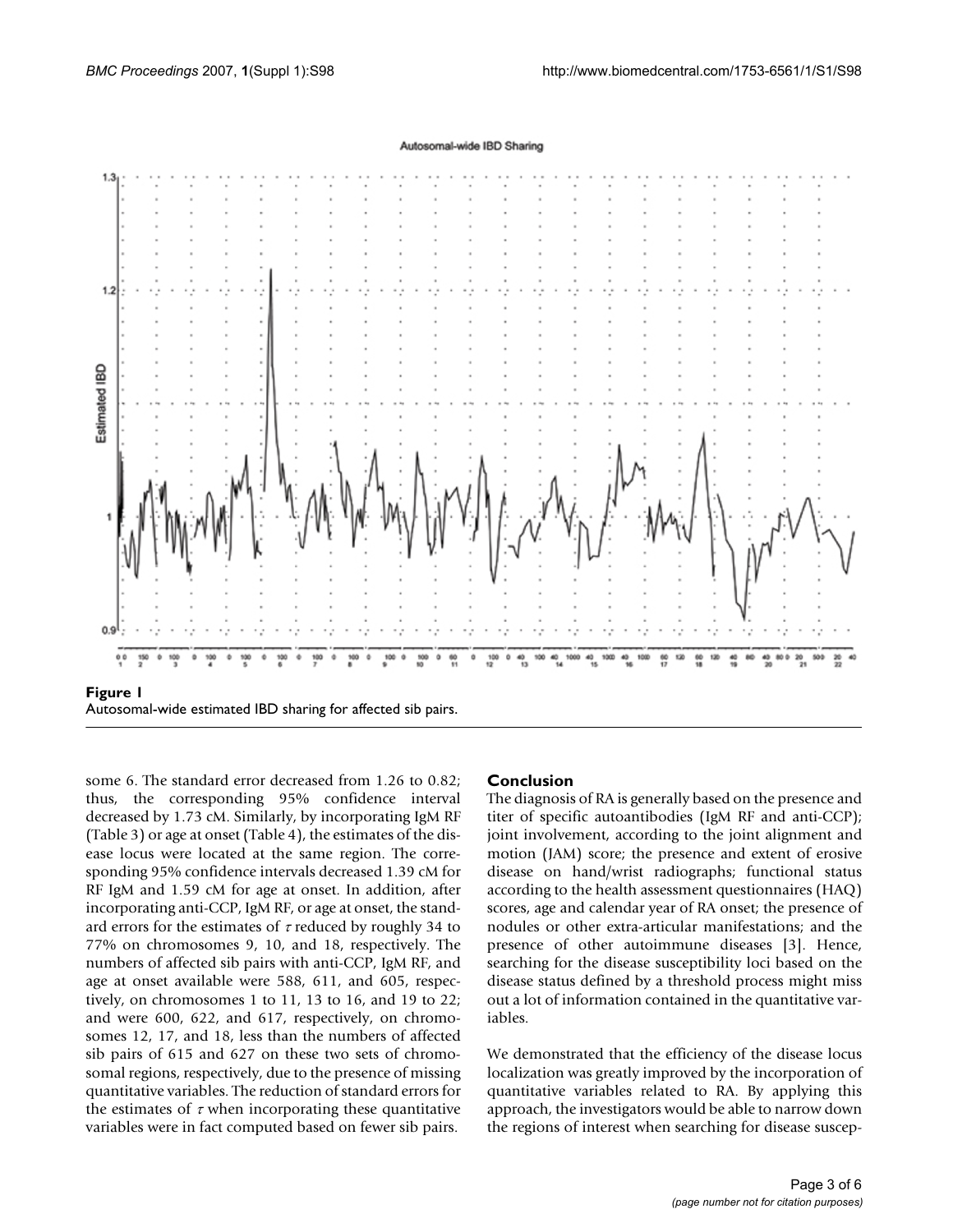| Chromosome   | $\hat{\tau}$ (SE) | 95% C.I. for $\tau$ | $\ddot{C}$ (SE) | p-value for testing $H_0$ : $C = 0$ |
|--------------|-------------------|---------------------|-----------------|-------------------------------------|
|              | 142.81(13.6)      | [116.16, 169.46]    | 0.04(0.031)     | 0.095                               |
|              | 207.79 (12.39)    | [183.52, 232.07]    | 0.032(0.03)     | 0.14                                |
|              | 24.24 (14.03)     | $[-3.26, 51.74]$    | 0.023(0.029)    | 0.21                                |
|              | 178.47 (53.35)    | [73.91, 283.02]     | $-0.006(0.03)$  |                                     |
|              | 91.6 (8.49)       | [74.96, 108.24]     | 0.063(0.036)    | 0.04                                |
|              | 45.87 (1.26)      | [43.39, 48.34]      | 0.219(0.028)    | $3.80 \times 10^{-15}$              |
|              | 90.37(36.11)      | [19.59, 161.14]     | 0.014(0.036)    | 0.35                                |
| 8            | 7.09 (4.78)       | $[-2.28, 16.46]$    | 0.08(0.029)     | 0.0027                              |
| 9            | 40.11 (6.82)      | [26.74, 53.48]      | 0.067(0.033)    | 0.02                                |
| 10           | 84.21 (8.01)      | [68.51, 99.91]      | 0.049(0.029)    | 0.047                               |
| $\mathbf{1}$ | 67.67 (25.9)      | [16.9, 118.43]      | 0.034(0.045)    | 0.22                                |
| 12           | 52.16 (13.49)     | [25.72, 78.59]      | 0.036(0.032)    | 0.13                                |
| 13           | 90.07 (17.77)     | [55.24, 124.9]      | $-0.022(0.028)$ |                                     |
| 4            | 49.75 (15.29)     | [19.78, 79.71]      | 0.032(0.037)    | 0.19                                |
| 15           | 60.55(6.24)       | [48.31, 72.78]      | $-0.042(0.027)$ |                                     |
| 16           | 49.83 (6.90)      | [36.3, 63.36]       | 0.064(0.035)    | 0.034                               |
| 17           | 23.39 (36.58)     | [-48.31, 95.09]     | $-0.01(0.027)$  |                                     |
| 18           | 70.22 (8.80)      | [52.97, 87.47]      | 0.056(0.033)    | 0.043                               |
| 9            | 82.32 (4.43)      | [73.63, 91.01]      | $-0.098(0.027)$ |                                     |
| 20           | 18.75 (10.66)     | $[-2.15, 39.64]$    | $-0.059(0.038)$ |                                     |
| 21           | Not convergent    |                     |                 |                                     |
| 22           | 34.74 (4.94)      | [25.06, 44.42]      | $-0.043(0.027)$ |                                     |

| Table 1: Autosomal-wide linkage mapping without incorporating a quantitative variable |  |  |  |
|---------------------------------------------------------------------------------------|--|--|--|
|---------------------------------------------------------------------------------------|--|--|--|

tibility loci. The significance of the improvement in the location estimate could be assessed by a bootstrap method. We are currently conducting systematic simulation studies to assess the improvement, the results will be reported elsewhere.

The estimated standard error of  $\hat{\tau}$  after incorporating anti-CCP (0.82) was smaller than that after incorporating IgM RF (0.91), suggesting that anti-CCP provides slightly more information about RA than IgM RF, consistent with

| Table 2: Autosomal-wide linkage mapping incorporating anti-cyclic citrullinated peptide antibodies |  |  |
|----------------------------------------------------------------------------------------------------|--|--|
|                                                                                                    |  |  |

| Chromosome      | $\hat{\tau}$ (SE) | 95% C.I. for $\tau$ |
|-----------------|-------------------|---------------------|
|                 | 209.99 (5.86)     | [198.5, 221.48]     |
| 2               | 211.87 (3.74)     | [204.54, 219.2]     |
| 3               | 21.28(2.31)       | [16.75, 25.81]      |
| 4               | 59.68 (2.92)      | [53.957, 65.4]      |
| 5               | 104.74 (2.99)     | [98.88, 110.6]      |
| 6               | 45.51 (0.82)      | [43.9, 47.12]       |
| 7               | 23.55 (5.07)      | [13.61, 33.487]     |
| 8               | 11.6(4.24)        | [3.29, 19.91]       |
| 9               | 44.93 (4.53)      | [36.05, 53.81]      |
| $\overline{10}$ | 86.64 (5.12)      | [76.6, 96.68]       |
| $\mathbf{H}$    | 129.23(4.44)      | [120.53, 137.93]    |
| 12              | 21.98 (3.07)      | [15.96, 28]         |
| 13              | 82.53 (1.83)      | [78.943, 86.12]     |
| 4               | 44.547 (5.91)     | [32.96, 56.13]      |
| 15              | 55.08 (4.025)     | [47.19, 62.97]      |
| 16              | 102.13(6.27)      | [89.84, 114.42]     |
| 17              | 56.08 (3.37)      | [49.47, 62.685]     |
| 8               | 69.67 (4.02)      | [61.79, 77.55]      |
| 9               | 83.68 (3.57)      | [76.68, 90.68]      |
| 20              | 52.47 (4.97)      | [42.73, 62.211]     |
| 21              | Not convergent    |                     |
| 22              | 37.03 (3.76)      | [29.66, 44.4]       |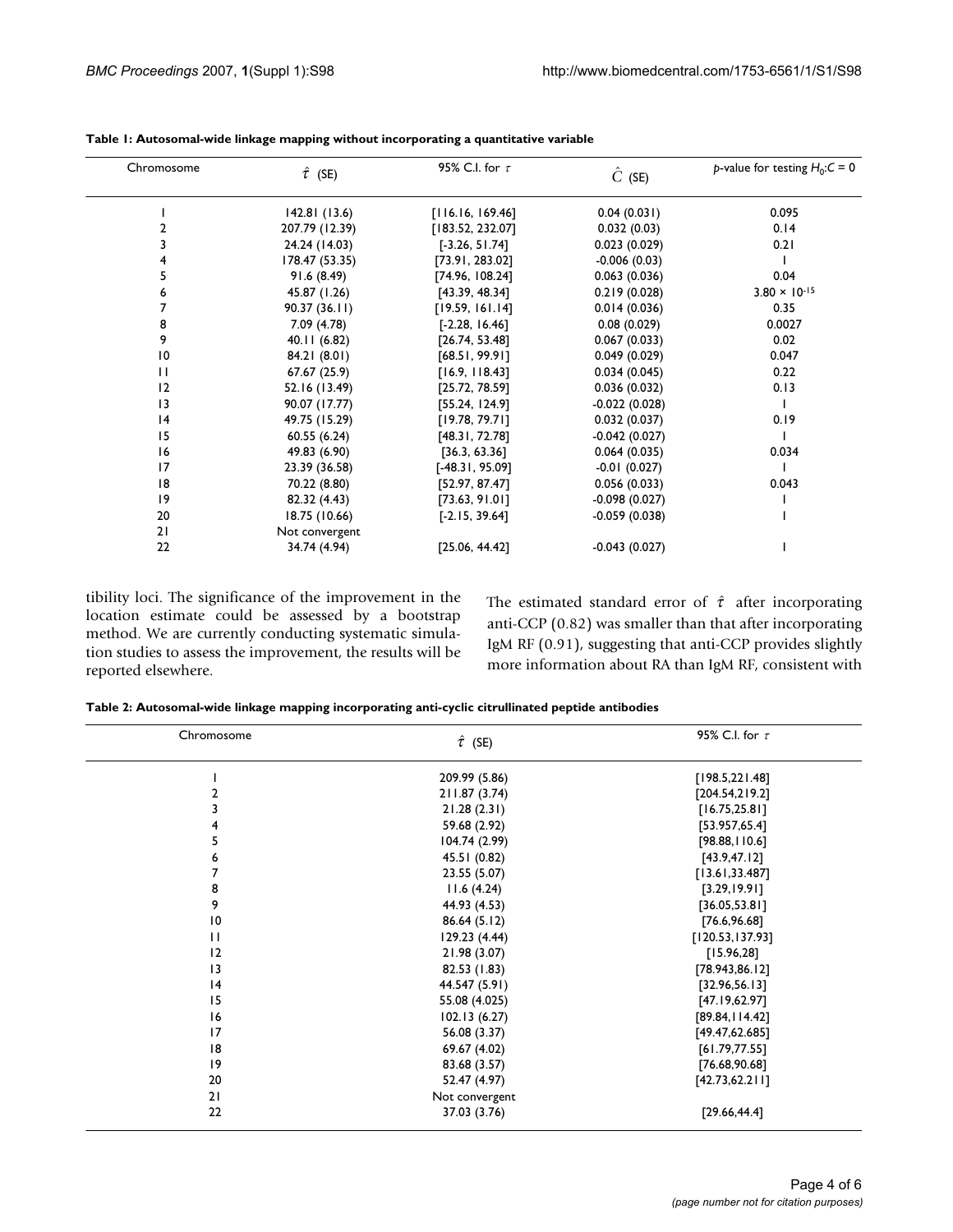| Chromosome              | $\hat{\tau}$ (SE) | 95% C.I. for $\tau$ |
|-------------------------|-------------------|---------------------|
|                         | 110.44 (2.052)    | [106.42, 114.46]    |
| $\overline{\mathbf{c}}$ | 200.55 (3.40)     | [193.89, 207.21]    |
| 3                       | 122.41(3.46)      | [115.628, 129.19]   |
| $\overline{\mathbf{4}}$ | 143.66 (3.43)     | [136.9372, 150.38]  |
| 5                       | 82.21 (7.95)      | [66.64, 97.79]      |
| 6                       | 45.57 (0.91)      | [43.79, 47.35]      |
| 7                       | 32.2 (3.42)       | [25.497, 38.9]      |
| 8                       | 9.55(4.54)        | [0.652, 18.45]      |
| 9                       | 44.04 (4.028)     | [36.15, 51.93]      |
| $\overline{10}$         | 91.85 (4.46)      | [83.1, 100.6]       |
| $\mathbf{H}$            | 129.97 (5.69)     | [118.82, 141.122]   |
| 12                      | 56.33 (3.98)      | [48.53, 64.13]      |
| 3                       | 33.75 (3.48)      | [26.965, 40.57]     |
| 4                       | 34.88 (3.45)      | [28.12, 41.64]      |
| 15                      | 57.6 (4.10)       | [49.56, 65.64]      |
| 16                      | 58.88 (6.26)      | [46.61, 71.14]      |
| 17                      | 115.57 (6.062)    | [103.689, 127.45]   |
| 18                      | 72.04 (4.41)      | [63.4, 80.68]       |
| 9                       | 84.4 (3.44)       | [77.66, 91.14]      |
| 20                      | 55.29 (3.37)      | [48.68, 61.9]       |
| 21                      | Not convergent    |                     |
| 22                      | 27.36 (8.94)      | [9.84, 44.88]       |

**Table 3: Autosomal-wide linkage mapping incorporating rheumatoid factor-immunoglobulin M**

the results from other studies [3]. The estimated standard error of  $\hat{\tau}$  after incorporating age at onset was 0.86, similar to what was observed for anti-CCP, indicating that age at onset contains as much information about RA as anti-CCP and is also related to the underlying genetic mechanism of RA. The confidence regions on all the chromosomes with linkage evidence were narrowed down by incorporating one of the three quantitative covariates. Among them, the confidence region on chromosomes 5 had the greatest reduction by incorporating anti-CCP, while incorporating IgM RF or age at onset had the largest

**Table 4: Autosomal-wide linkage mapping incorporating age at onset of rheumatoid arthritis**

| Chromosome              | $\hat{\tau}$ (SE) | 95% C.I. for $\tau$ |
|-------------------------|-------------------|---------------------|
|                         | 238.72 (3.41)     | [235.1, 242.34]     |
| 2                       | 145.72 (2.43)     | [140.96, 150.48]    |
| 3                       | 59.623 (3.89)     | [55.76, 63.49]      |
| $\overline{\mathbf{4}}$ | 168.66 (5.999)    | [156.9, 180.42]     |
| 5                       | 73.68 (11.10)     | [51.92, 95.44]      |
| 6                       | 45.82 (0.86)      | [44.14, 47.5]       |
| 7                       | 31.46 (4.36)      | [22.92, 40]         |
| 8                       | 10.06(4.76)       | [0.739, 19.38]      |
| 9                       | 42.92 (4.13)      | [34.83, 51.02]      |
| $\overline{10}$         | 80.51 (2.79)      | [75.04, 85.98]      |
| $\mathbf{H}$            | 103.53 (3.52)     | [96.63, 110.43]     |
| 12                      | 10.35(3.38)       | [3.73, 16.98]       |
| 13                      | 79.09 (2.67)      | [73.86, 84.32]      |
| 4                       | 54.64 (5.038)     | [44.77, 64.514]     |
| 15                      | 59.98 (6.31)      | [47.61, 72.348]     |
| 16                      | 44.73 (4.45)      | [36.01, 53.45]      |
| 17                      | 22.47 (4.22)      | [14.21, 30.74]      |
| 18                      | 79.53 (2.024)     | [75.56, 83.5]       |
| 9                       | 79.46 (3.29)      | [73, 85.92]         |
| 20                      | 83.7(2.13)        | [79.53, 87.87]      |
| 21                      | 39.6(5.61)        | [28.6, 50.6]        |
| 22                      | 34.15 (3.23)      | [27.82, 40.48]      |